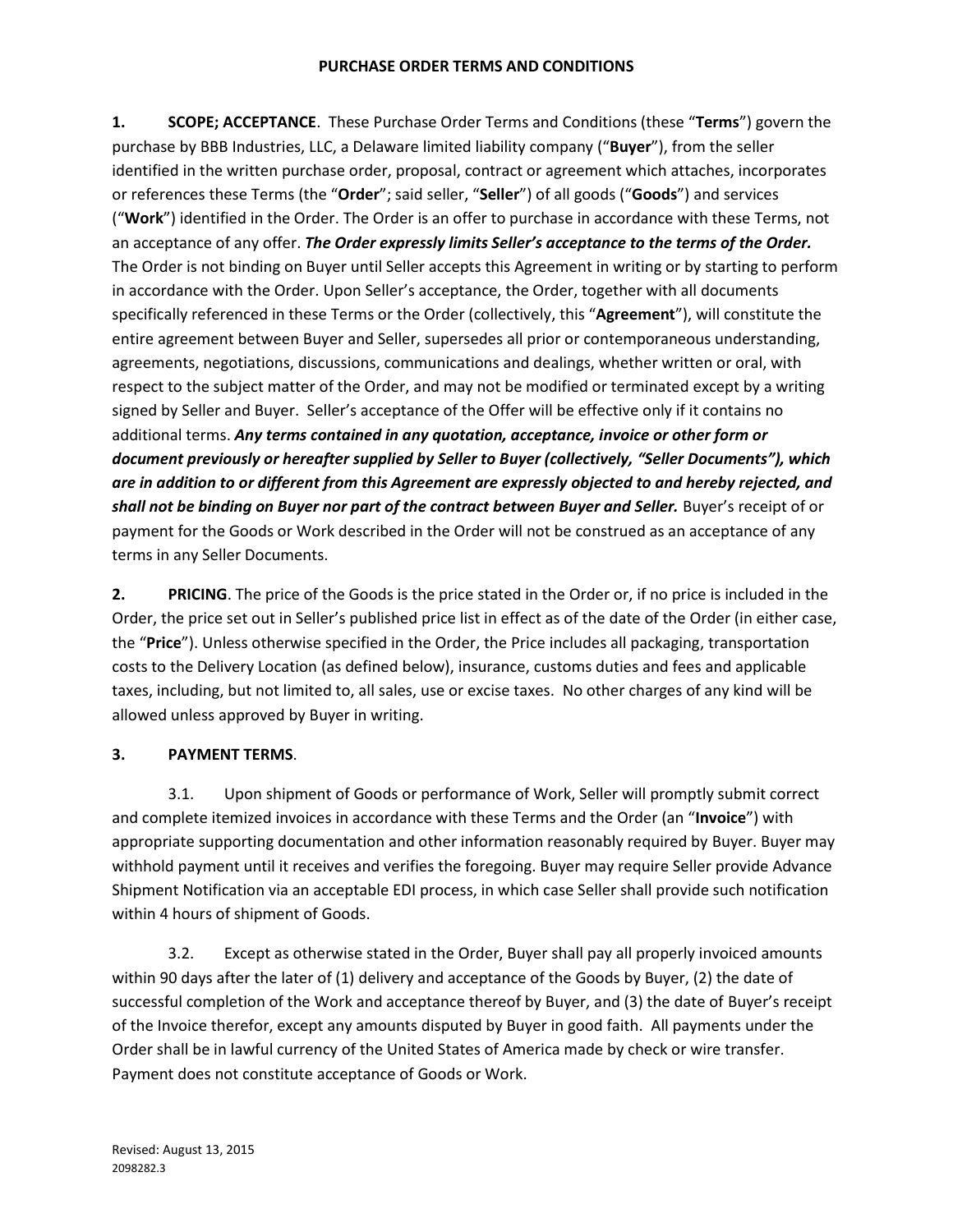3.3. Cash discounts are computed from the later of Buyer's receipt of an Invoice and such information and receipt of the Goods or performance of the Work.

3.4. If the production or delivery of Goods or Work may give rise to mechanics' or other similar liens, payment will not be due, and the cash discount period will not commence, until Seller delivers to Buyer a complete release of all liens and security interests arising out of the production or delivery of such Goods or Work.

**4. BLANKET ORDER**. Quantities and delivery dates specified in a "blanket" Order are contingent upon Buyer's issuance of a release identifying the Goods to be purchased and providing delivery directions. Seller shall not ship any Goods under a "blanket" Order except as directed in a release by Buyer. Forecasts are not releases and may not be relied upon by Seller. By accepting a "blanket" Order, Seller agrees to accept all releases issued by Buyer thereunder.

# **5. SHIPPING**.

5.1. **Freight and Other Charges**. Except as expressly set forth in the Order, Goods will be delivered pursuant to DDP (Delivery Location), the Incoterms 2010® Rules. "**Delivery Location**" means the delivery location specified in the Order. All shipping, demurrage, storage, insurance, packing and other charges of any nature will be paid by Seller. Seller shall ship late shipments by express or other priority methods of delivery at its expense. If the Order provides that Buyer is responsible for freight costs, Buyer will not be liable for any amount in excess of the actual costs of transportation, and Seller will send Buyer a copy of the actual freight bill promptly upon receipt. Excess freight costs arising from Seller's failure to make delivery to the specified destination or to follow shipping instructions furnished by Buyer will be borne by Seller.

5.2. **Packaging**. Seller shall package all Goods in accordance with Buyer's instructions or, if there are no such instructions, in a manner sufficient to protect the Goods from damage from weather, transportation and storage, and otherwise in accordance with carrier's requirements. Seller will mark the order number set forth on the Order on each container and will enclose a packing slip with the order number in an envelope on each container. Seller must provide Buyer prior written notice if it requires Buyer to return any packaging material. Any return of such packaging material shall be made at Seller's expense.

5.3. **Passage of Title; Risk of Loss**. Title to the Goods will pass from Seller to Buyer when the Goods are delivered at the Delivery Location (as determined under the Incoterms 2010® Rules for the shipping term specified in the Order or, if no shipping term is specified, DDP). Risk of loss or damage to Goods remains with Seller until physical delivery thereof at the Delivery Location.

5.4. **Delivery.** Seller shall deliver the Goods in the quantities and on the date(s) specified in the Order or as otherwise agreed in writing by the parties (the "**Delivery Date**"). TIME IS OF THE ESSENCE IN THE DELIVERY OF THE GOODS AND THE WORK COVERED BY THIS AGREEMENT. If Seller fails to deliver the Goods in full on the Delivery Date, Buyer may terminate the Order immediately by providing written notice to Seller and Seller shall indemnify Buyer against any losses, claims, damages,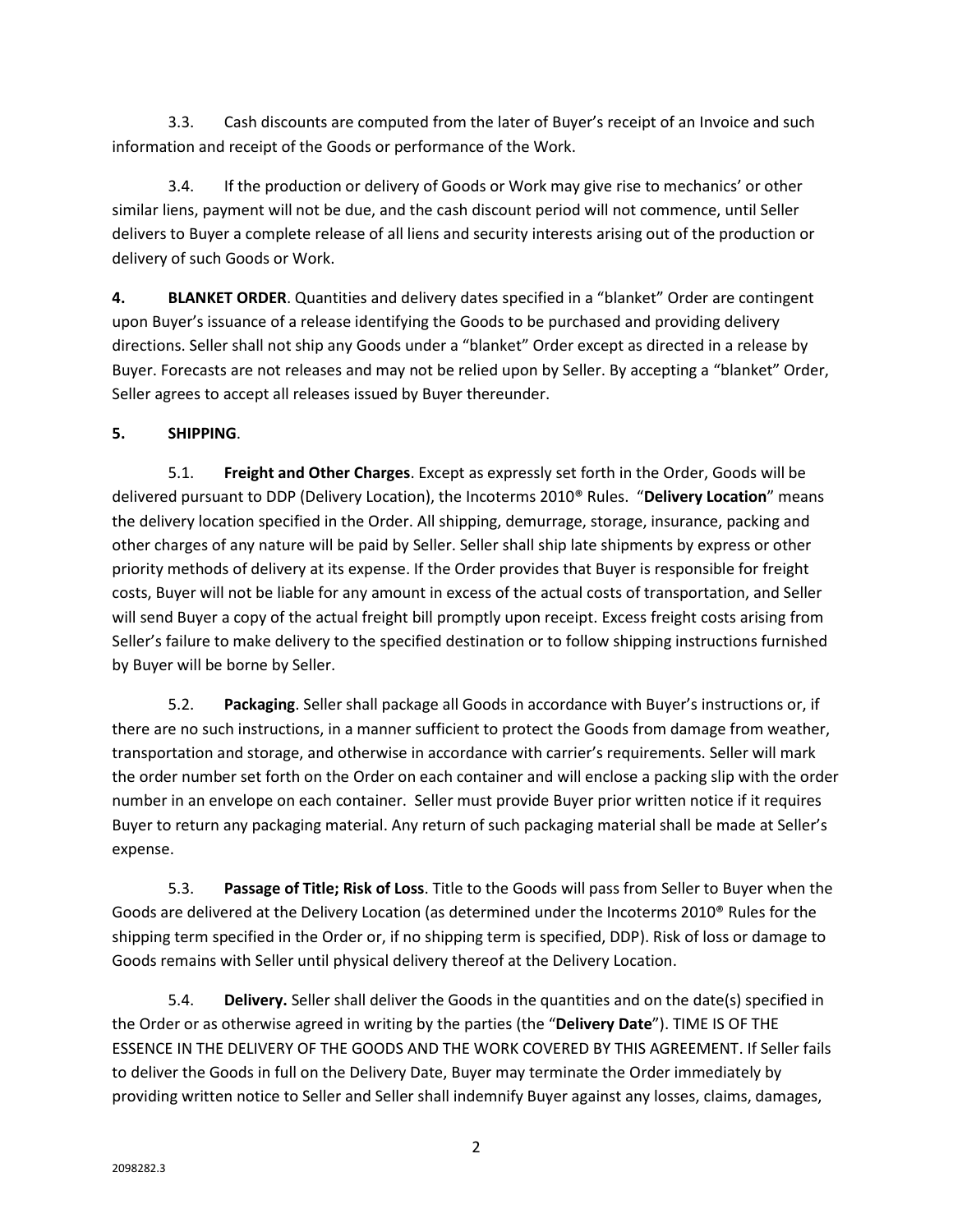and reasonable costs and expenses directly attributable to Seller's failure to deliver the Goods on the Delivery Date. Seller will immediately notify Buyer if it appears the actual date of delivery will be after the Delivery Date, including the reasons therefor, steps being taken to remedy the same, and the projected delivery date. Buyer may return any goods delivered prior to the Delivery Date at Seller's expense, and Seller shall redeliver such goods on the Delivery Date. Nothing herein will be interpreted as waiving Buyer's remedies for default (including right of termination).

**6. FORCE MAJEURE**. If a Force Majeure Event prevents a party from complying with any one or more obligations under this Agreement, that inability to comply will not constitute breach if (1) that party uses reasonable efforts to perform those obligations, (2) that party's inability to perform those obligations is not due to its failure to (A) take reasonable measures to protect itself against events or circumstances of the same type as that Force Majeure Event or (B) develop and maintain a reasonable contingency plan to respond to events or circumstances of the same type as that Force Majeure Event, and (3) that party complies with its obligations below. "**Force Majeure Event**" means, with respect to a party, any event or circumstance, whether or not foreseeable, that was not caused by that party (other than a change in general economic conditions or an event or circumstance that results in that party's not having sufficient funds to comply with an obligation to pay money) and any consequences of that event or circumstance. If a Force Majeure Event occurs, the noncomplying party shall promptly notify the other party of occurrence of that Force Majeure Event, its effect on performance, and how long the noncomplying party expects it to last. Thereafter the noncomplying party shall update that information as reasonably necessary. During a Force Majeure Event, the noncomplying party shall use reasonable efforts to limit damages to the other party and to resume its performance under this Agreement. If a Force Majeure Event prohibits a party from performing hereunder for more than 15 days, the other party may terminate this Agreement by written notice to the noncomplying party.

#### <span id="page-2-0"></span>**7. WARRANTIES.**

7.1. Seller warrants to Buyer that (i) for a period of 24 months from the date of delivery of Goods (the "**Warranty Period**"), such Goods will (A) be free from defects in materials, workmanship and design, (B) conform to the mutually-agreed upon specifications, drawings, or samples relating thereto, or, if none, Seller's specifications, drawing or samples for such Goods previously provided by Seller to Buyer; (C) be merchantable, (D) be fit for the purpose for which they are to be used, and (E) be manufactured, performed and/or delivered in compliance with all applicable federal, state, and local laws, government orders and regulations (collectively, "**Laws**"), (ii) Seller has good and marketable title to the Goods, free of all liens, security interests, and encumbrances, and (iii) Seller (and each of its employees, agents, and independent contractors assigned to perform the Work) is properly licensed, certified and trained (in compliance with the applicable standards set forth by relevant governmental or industry association authorities) to perform the Work, and that such Work will be provided with a degree of care and competence that, at a minimum, accords with customary industry standards and practice. The foregoing warranties survive any delivery, inspection, testing, acceptance or inspection of the Goods or Work, payment therefor, and the expiration or termination of all or any portion of this Agreement. The foregoing warranties run to Buyer, its successors and assigns and their respective customers.

3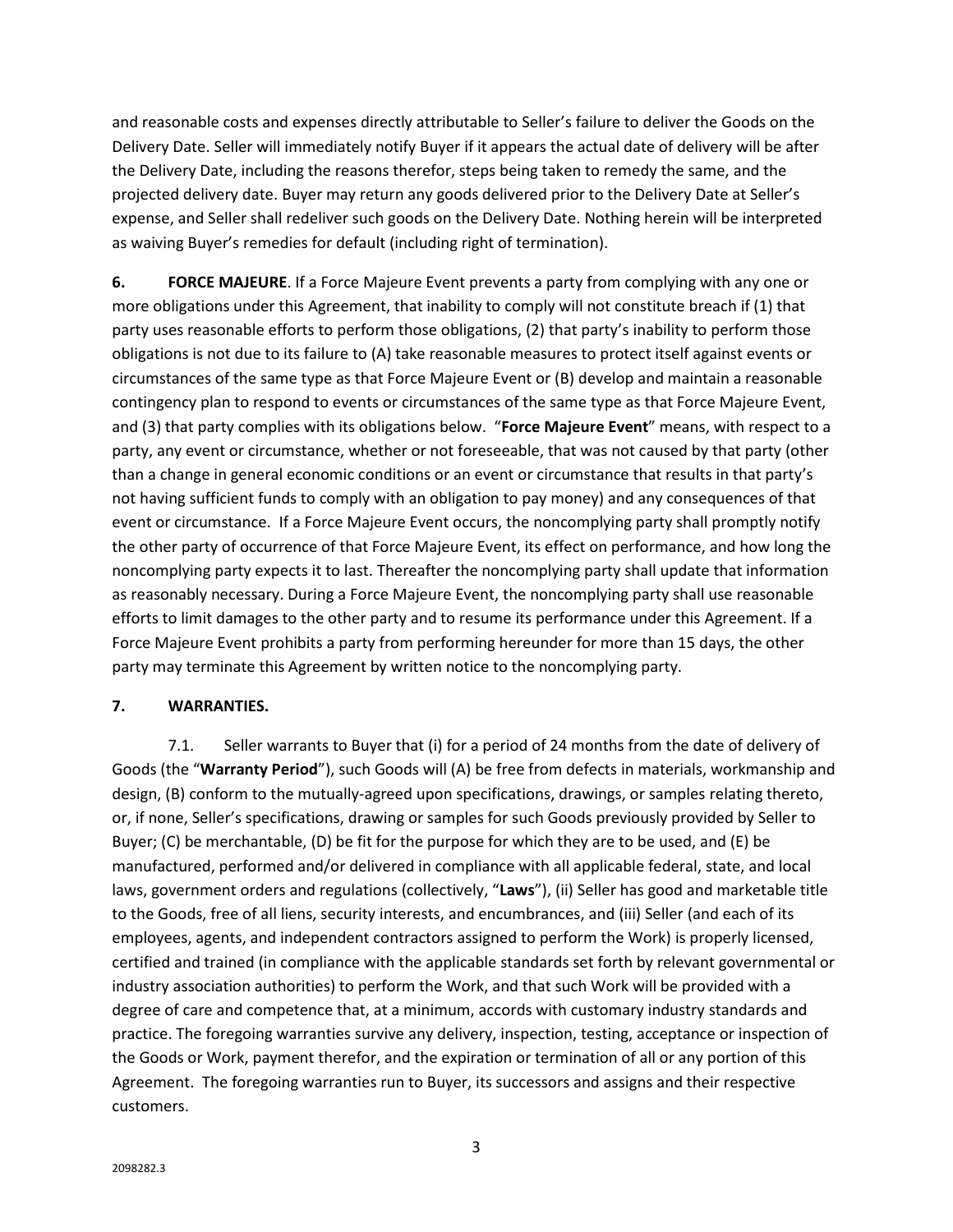7.2. If Buyer gives Seller notice of noncompliance with this Section [7,](#page-2-0) Seller shall, at Buyer's Option and Seller's expense, (i) promptly replace or repair the defective or nonconforming Goods and pay for all related expenses, including, without limitation, transportation charges for the return of the defective or nonconforming goods to Seller and the delivery of repaired or replacement Goods to Buyer, (ii) re-perform the nonconforming Work, (iii) refund to Buyer the amounts paid by Buyer for the defective or nonconforming Goods or Work, or (iv) authorize Buyer to repair the defective or nonconforming Goods and reimburse Buyer for any reasonable expenses incurred in connection therewith.

7.3. Seller shall promptly notify Buyer in writing if: (1) a governmental authority advises Seller that a product recall is necessary or appropriate; or (2) Seller determines that it is necessary or desirable to stop or limit the sale or distribution of Goods. If there is a catastrophic manufacturing defect problem or a product recall, Seller will accept the return of all defective or recalled products from Buyer and pay Buyer for the returned Goods from Buyer and pay Buyer for the returned products plus all costs incurred in the return thereof, including transportation and handling costs. Seller shall cooperate with Buyer in the investigation and resolution of any consumer complaint received by Buyer regarding any Goods and/or Work provided by Seller.

**8. INSPECTION AND REJECTION**. Buyer may inspect the Goods on or after delivery. Buyer may inspect all or a sample of the Goods, and may reject all or any portion of the Goods if it determines the Goods are nonconforming or defective. If Buyer rejects any portion of the Goods, Buyer has the right, effective upon written notice to Seller, to: (a) rescind the Order in its entirety; (b) accept the Goods at a reasonably reduced price; or (c) reject the Goods and require replacement of the rejected Goods. If Buyer requires replacement of the Goods, Seller shall, at its expense, promptly replace the nonconforming Goods and pay for all related expenses, including, without limitation, transportation charges for the return of the defective Goods and the delivery of replacement Goods. If Seller fails to timely deliver replacement Goods, Buyer may substitute them with goods from a third party and charge Seller the difference between the cost of the substituted goods and the Price for the relevant Goods and terminate the Order for cause pursuant to Sectio[n 14.1.](#page-5-0) Returned Goods that are remedied will have the same warranty as stated in Section [7](#page-2-0) from the date of re-delivery. Buyer shall have the right to conduct further inspections after Seller has carried out its remedial actions. No inspection, approval, test, delay or failure to inspect or test, or failure to discover any defect or other nonconformance, will relieve Seller of any obligations under this Agreement or impair or waive any right or remedy of Buyer. Buyer may enter Seller's facilities, at reasonable times, to inspect the production and packaging of materials to be delivered to Buyer.

**9. NOTIFICATIONS**. Seller will immediately notify Buyer of any actual or possible safety problems with the Goods delivered hereunder. Seller will give Buyer reasonable advance notice of potential material shortages, insolvency or other matters that might delay or interfere with its performance of this Agreement.

**10. COMPLIANCE WITH LAWS**. Seller, the Work and the Goods will comply with all applicable Laws, including but not limited to all federal and state occupational safety and health standards. Seller will be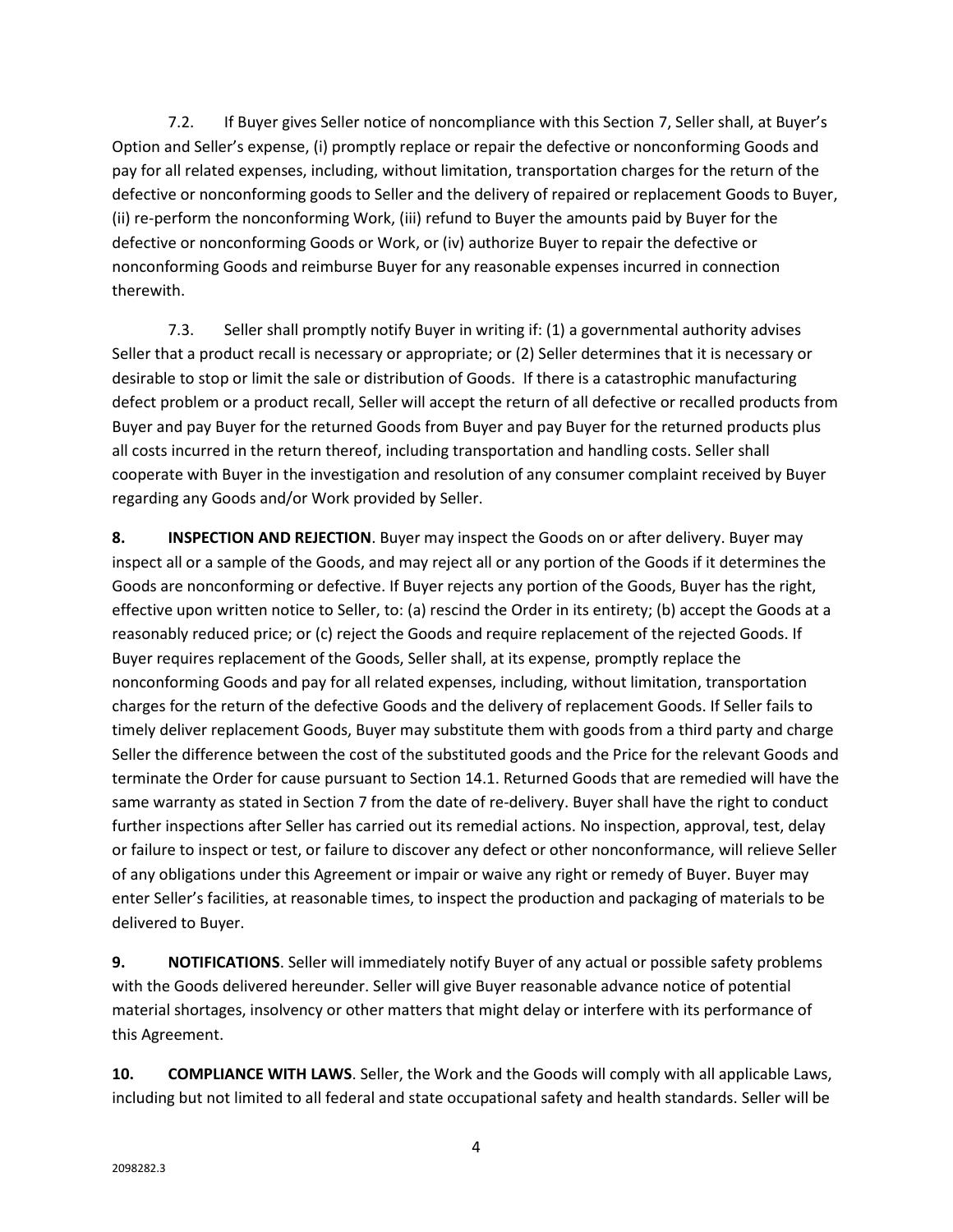liable to Buyer for all loss, cost and expense incurred by Buyer and any of its affiliates or customers attributable to any act or omission by the Seller resulting from the failure to comply with Laws, including, but not limited to, any fines, penalties or corrective measures. Unless this Agreement is exempted by law, Seller will perform this Agreement in compliance with all applicable equal employment opportunity requirements imposed by applicable Laws, including, but not limited to, Executive Order 11246, as amended, Section 503 of the Rehabilitation Act of 1973, as amended and the Vietnam Era Veterans Readjustment Assistance Act of 1974, as amended.

**11. INSURANCE**. During the term of the Order and for a period of 12 months thereafter, Seller shall, at its own expense, maintain and carry insurance in full force and effect of a kind and in an amount generally carried by businesses engaged in the same or similar businesses similarly situated, which must include, but is not limited to, commercial general liability (including product liability) in a sum no less than \$1,000,000 per occurrence and \$5,000,000 in the aggregate, with financially sound and reputable insurers. Variance from said minimum limits require approval of a vice-president-level purchasing executive of Buyer. Upon Buyer's request, Seller shall provide Buyer with a certificate of insurance from Seller's insurer evidencing the insurance coverage specified in this Order. Seller shall provide Buyer with thirty days' advance written notice in the event of a cancellation or material change in Seller's insurance policy. Except where prohibited by law, Seller shall require its insurer to waive all rights of subrogation against Buyer's insurers and Buyer or the Buyer Indemnitees.

<span id="page-4-0"></span>**12. CONFIDENTIALITY**. Seller shall protect and not disclose any Confidential Information (as defined below) which it may obtain or have access to from time to time. Notwithstanding the foregoing, if Seller (or any person or entity to whom Seller discloses Confidential Information) becomes legally compelled to disclose Confidential Information, Seller shall promptly notify Buyer thereof in writing so Buyer may seek a protective order or other remedy. If Buyer fails to do so or waives compliance with this Section, Seller shall furnish (or cause to be furnished) only that portion of the Confidential Information which Seller (or such other affected person or entity) is legally required to furnish, and shall exercise commercially reasonable efforts to obtain reliable assurances that confidential treatment is accorded the Confidential Information so furnished. Seller shall immediately return Confidential Information to Buyer upon demand. Seller will promptly notify Buyer of any actual or suspected breach of this Section. If any affiliate, employee, agent, or representative of Seller discloses or uses Confidential Information other than as authorized in this Agreement, Seller will be liable to Buyer for that unauthorized disclosure or use to the same extent that it would have been had Seller disclosed or used that Confidential Information. "**Confidential Information**" means non-public information from or about Buyer and/or it is customers, whether or not marked confidential, including, but not limited to, writings, drawings, technical information, intellectual property, trade secrets, proprietary information, contracts, current and active prospective customer and marketing relationships, financial and business plans, policies and procedures, methods of operation, "know-how" techniques, proposed business deals, reports, projects, products, processes, services, research, development projects, designs, computer hardware and software programs, together with analysis, compilations, forecasts, studies and other documents prepared on the basis of such information by or on behalf of the parties. The term "Confidential Information" excludes information which: (1) is or becomes generally available to the public other than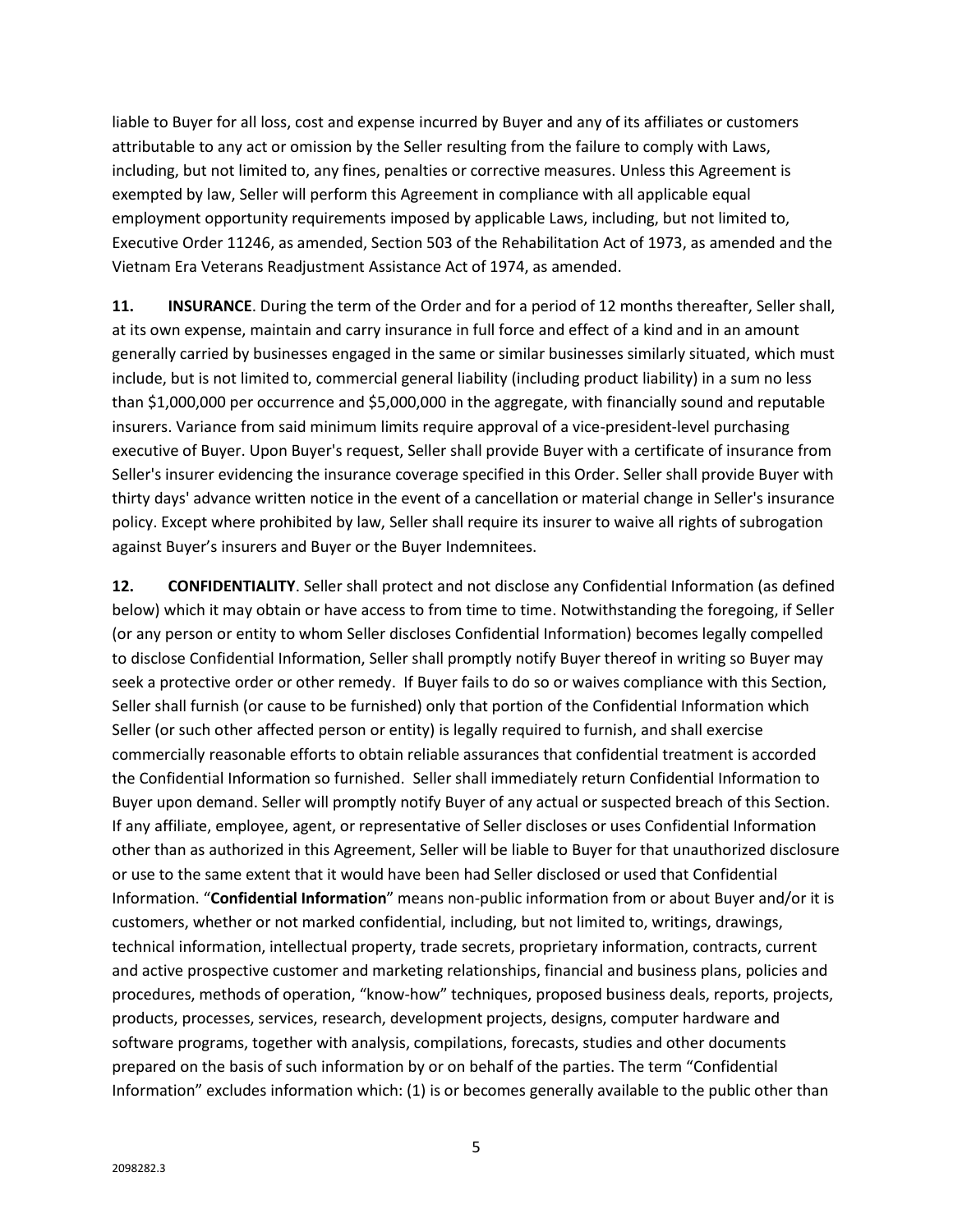as a result of a disclosure by Seller (or any of its employees, agents, representatives or subcontractors) in violation of its or their obligations of confidentiality hereunder; (2) is previously known by Seller at the time of initial disclosure to Seller, as established by documentary evidence; or (3) becomes available to Seller on a non-confidential basis from a source which is not prohibited from disclosing such information to Seller by a legal, contractual or fiduciary obligation to Buyer.

### <span id="page-5-2"></span>**13. INDEMNIFICATION**.

13.1. Seller shall indemnify, defend and hold harmless Buyer, its affiliates and subsidiaries, and their respective directors, officers, managers, employees, shareholders, agents, successors and assigns (collectively, the "**Buyer Indemnitees**") from any and all liabilities, expenses, suits, actions, proceedings, fines, claims, demands, judgments, settlements, costs, losses, damages and all other obligations of whatever nature (including attorneys' fees and court costs) (collectively, "**Losses**"), arising out of or in any way connected with (i) Seller's performance or nonperformance of any Work, (ii) Seller's default under this Agreement, including breach of any representation, warranty or covenant in this Agreement, (iii) Seller's negligence or willful misconduct, (iv) Seller's violation of any Law, or (v) any actual or alleged infringement of any intellectual property right of any third party relating to the Goods or Work or arising from Buyer's purchase, use, distribution or sale thereof.

13.2. In the event of an allegation of intellectual property infringement or if the use or sale of the Goods or Work is enjoined, Seller will, at its own expense, either: (i) procure the right to continue using the Goods or Work, as applicable; (ii) if Buyer consents, make such alterations, modifications or adjustments to the Goods or Work, as applicable, so that they become non-infringing without incurring a material diminution in performance or function; (iii) if Buyer consents, replace same with a noninfringing equivalent; or (iv) refund the purchase price therefor.

13.3. If any settlement requires any affirmative obligations (other than ceasing use of the Goods or Work) or, results in any ongoing liability to or prejudice or detrimentally impacts Buyer in any way and such obligation, liability, prejudice or impact is material, then such settlement shall require Buyer's written consent and Buyer may have its own counsel in attendance at all proceedings and substantive negotiations relating thereto.

13.4. All obligations of Seller under this Section are in addition to Seller's warranty obligations and all other rights or remedies of Buyer and will survive acceptance and use of, and payment for, the Goods and the Work, and termination or expiration of the Order.

## <span id="page-5-1"></span>**14. TERMINATION**.

<span id="page-5-0"></span>14.1. **For Cause**. TIME IS OF THE ESSENCE IN THIS AGREEMENT. If (i) Seller breaches any representation, warranty or covenant in this Agreement, or (ii) Seller becomes the subject of a voluntary or involuntary petition in bankruptcy or any proceeding relating to insolvency, receivership, liquidation, or composition for the benefit of creditors, a trustee or receiver of Seller's business or assets is appointed by any court, or makes an assignment for the benefit of creditors, then Buyer may, at any time thereafter, terminate all or any part of the Order in whole or in part by written notice to Seller, and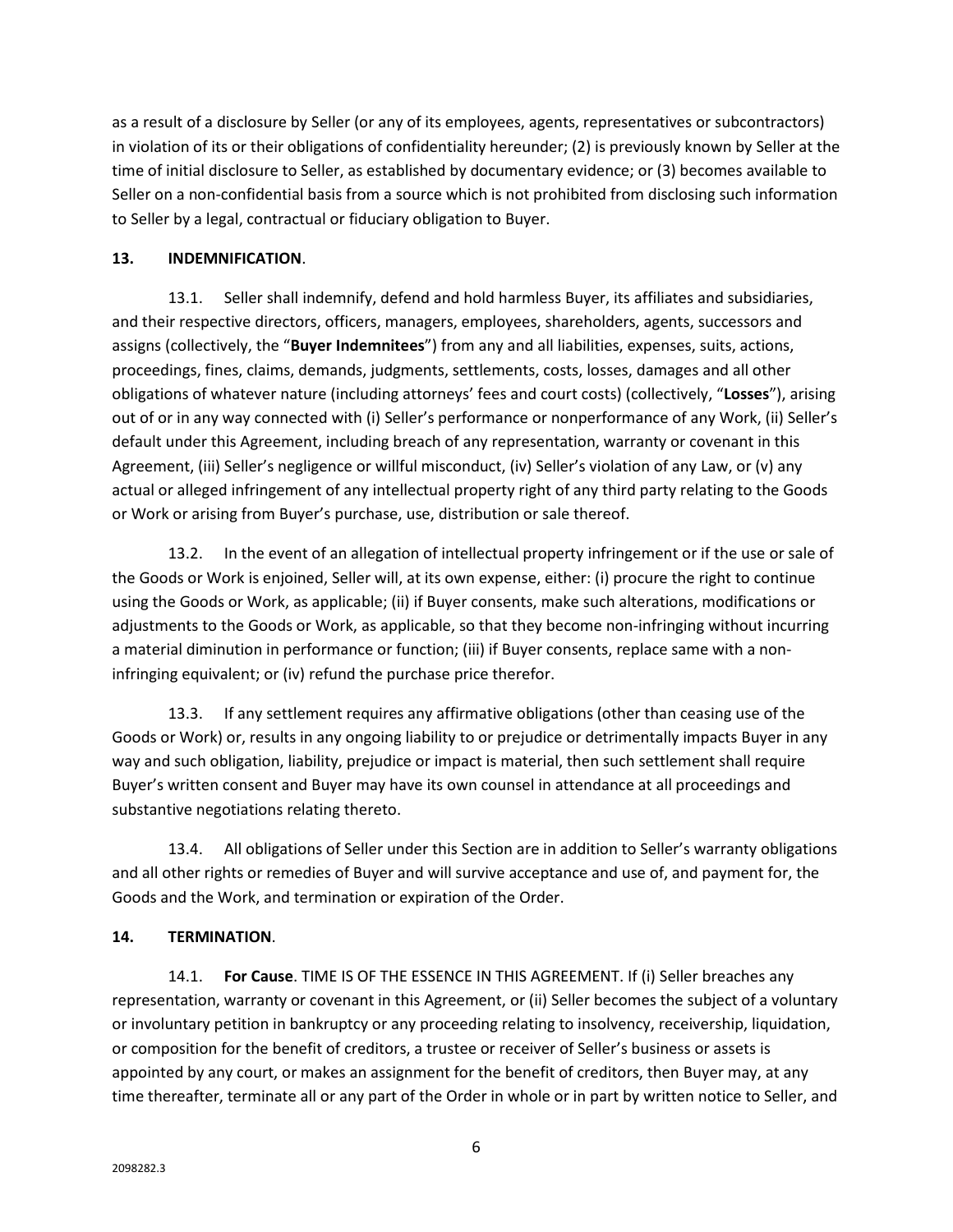Buyer will have no liability or obligations whatsoever to Seller by reason of or resulting from such termination except as expressly set forth in Section [14.3.](#page-6-0)

<span id="page-6-1"></span>14.2. **For Convenience**. Buyer may at any time immediately terminate all or any part of the Order for convenience (i.e., without cause) by giving written notice to Seller and in such event Buyer will have no liability or obligations whatsoever to Seller by reason of or resulting from such termination except as expressly set forth in Sectio[n 14.3.](#page-6-0)

<span id="page-6-0"></span>14.3. **Effect of Termination**. Termination of all or any part of the Order will not relieve the parties of any obligation accruing prior to such termination becoming effective. Buyer will not be liable to Seller for compensation, reimbursement or damages on account of any loss of prospective profits or anticipated sales or on account of expenditures, investments, leases, or commitments made in connection herewith or the anticipation of extended performance hereunder. If the Order or any portion thereof is terminated pursuant to Section [14.2,](#page-6-1) Buyer shall pay to Seller its actual, reasonable out-of-pocket costs of materials and labor directly incurred on Goods or Work terminated or cancelled by Buyer prior to Seller's knowledge of such termination, as certified by Seller and approved by Buyer, in which event the Goods and uncompleted portions thereof will be the property of Buyer, and Seller will safely hold the same for a reasonable time subject to receipt of Buyer's written instructions. Seller further agrees to take all steps reasonably possible to mitigate such charges. In no event will the total amount to be paid to Seller upon such termination exceed the amount to be paid under the terminated Order for the percentage of Work performed to the date the termination notice is received. Seller's sole remedy as a consequence of any termination under this Section [14](#page-5-1) will be as set forth in this Section [14.3.](#page-6-0)

**15. Limitation of Liability**. Nothing in the Order shall exclude or limit (a) Seller's liability under Sections [7,](#page-2-0) [12](#page-4-0) or [13,](#page-5-2) or (b) Seller's liability for fraud, personal injury or death caused by its negligence or intentional misconduct. In no event shall Buyer be liable for anticipated profits or for incidental or consequential damages. Buyer's liability on any claim of any kind for any loss or damage arising out of or connected with or resulting from the Order or from the performance or breach thereof shall, in no case, exceed the price allocable to the Goods or Work or unit thereof which gives rise to the claim. Buyer shall not be liable for penalties of any description. Any action resulting from any breach on the part of Buyer as to the Goods delivered or Work performed hereunder must be commenced within one year after the cause of action has accrued.

## **16. MISCELLANEOUS.**

16.1. **Waiver**. The failure of either party to act upon or exercise its rights under this Agreement on a breach of any of the terms, conditions or provisions hereof will not be construed as a waiver of such breach or prevent such party from enforcing strict compliance with any and all terms hereof, or any further or other breach of the terms hereof. The waiver by either party of any term, condition or provision herein stated will not be construed to be a waiver of any other term, condition or provision hereof, nor will such waiver be deemed a waiver of a subsequent breach of the same term,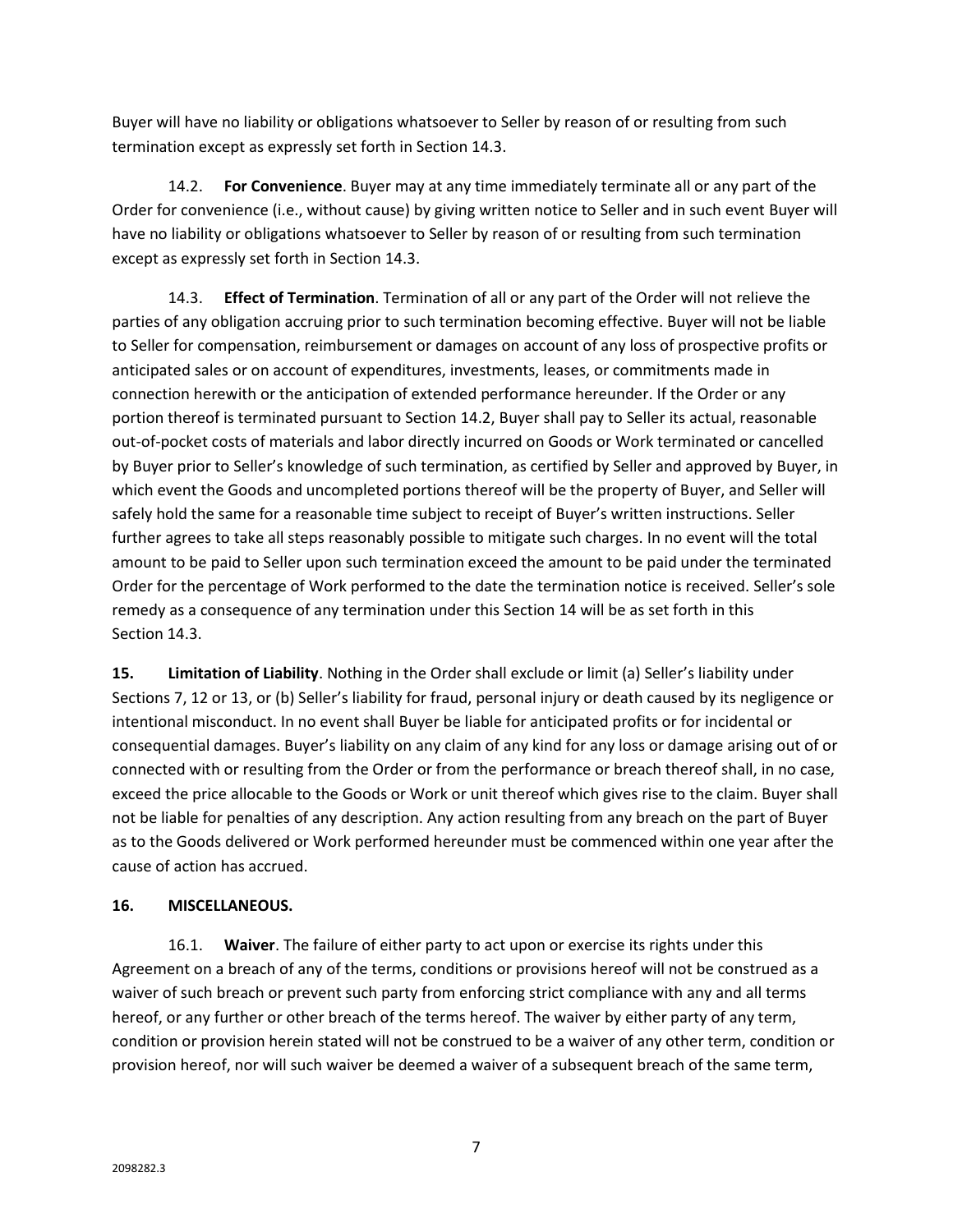condition or provision, nor will it be deemed a waiver of any terms, conditions or provisions in any subsequent order.

16.2. **Independent Contractor; Safety.** Seller is and will remain an independent contractor of the Buyer. If Seller, either as principal or by agent or employee, enters upon the property of Buyer, Seller agrees to comply with Buyer's rules and regulations, including its environmental, health, safety and security rules and regulations.

16.3. **Governing Law and Jurisdiction.** This Agreement and all disputes arising hereunder or relating hereto are to be governed by the Laws of the State of Missouri, without regard to conflicts of law principles; provided, however, that the United Nations Convention on Contracts for the International Sale of Products shall in no way apply to this Agreement. All disputes arising out of this Agreement shall be subject to the exclusive jurisdiction of the state and federal courts located in St. Louis County, Missouri, and the parties agree and submit to the personal and exclusive jurisdiction and venue of such courts. THE PARTIES HERETO IRREVOCABLY WAIVE, TO THE FULLEST EXTENT PERMITTED BY LAW, ALL RIGHT TO TRIAL BY JURY IN ANY ACTION, PROCEEDING OR COUNTERCLAIM ARISING OUT OF OR RELATING TO THESE CONDITIONS, THE ORDER, OR ANY OF THE TRANSACTIONS CONTEMPLATED HEREBY.

16.4. **Attorneys' Fees**. In the event any party to this Agreement brings suit or other enforcement action to construe or enforce its terms, or raises this Agreement as a defense in a suit or other enforcement action brought by the other party, the prevailing party will be entitled to recover its attorneys' fees and expenses from the other party.

16.5. **Set-off**. Without prejudice to any other right or remedy it may have, Buyer reserves the right to set off at any time any amount owing to it by Seller against any amount payable by Buyer to Seller.

16.6. **Assignment; Successors and Assigns**. Neither this Agreement nor any interest hereunder will be assignable by Seller, voluntarily or involuntarily, nor will a subcontract be made with or other delegation of duties made to any other party for the furnishing of any of the completed or substantially completed articles, spare parts or work covered by this Agreement without Buyer's prior written consent. Any such consent given will not be deemed to waive or to prejudice Buyer's right to recoupment or set-off or both, of claims arising out of this or any other transactions with Seller, its divisions, affiliates, or subsidiaries or to settle or to adjust matters with Seller without notice to assignees. Subject to the foregoing, this Agreement will be binding upon and will inure to the benefit of the heirs, successors, and assigns of the parties hereto.

16.7. **Severability**. If any part of the Order will be held to be illegal, void or unenforceable, the remaining portions will remain in full force and effect.

16.8. **Notices**. All notices, request, consents, claims, demands, waivers and other communications hereunder (each, a "**Notice**") shall be in writing and addressed to the parties at the addresses set forth in the Order or to such other address that may be designated by the receiving party

8